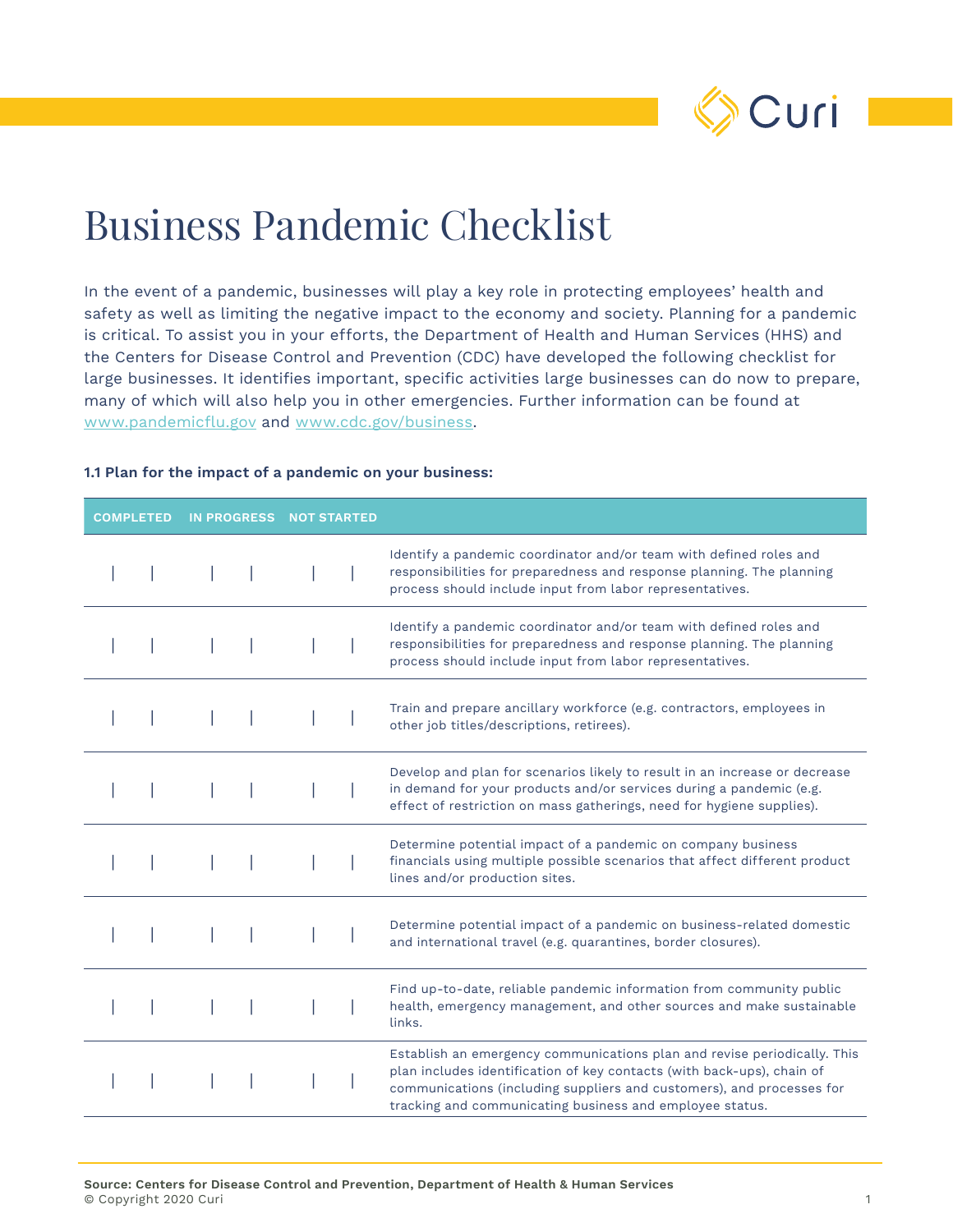|  |  | Implement an exercise/drill to test your plan, and revise periodically. |
|--|--|-------------------------------------------------------------------------|
|  |  |                                                                         |

### **1.2 Plan for the impact of a pandemic on your employees and customers:**

| <b>COMPLETED</b> |  | <b>IN PROGRESS</b> | <b>NOT STARTED</b> |  |                                                                                                                                                                                                                                                          |
|------------------|--|--------------------|--------------------|--|----------------------------------------------------------------------------------------------------------------------------------------------------------------------------------------------------------------------------------------------------------|
|                  |  |                    |                    |  | Forecast and allow for employee absences during a pandemic due to<br>factors such as personal illness, family member illness, community<br>containment measures and quarantines, school and/or business closures,<br>and public transportation closures. |
|                  |  |                    |                    |  | Implement guidelines to modify the frequency and type of face-to-face<br>contact (e.g. hand-shaking, seating in meetings, office layout, shared<br>workstations) among employees and between employees and customers<br>(refer to CDC recommendations).  |
|                  |  |                    |                    |  | Encourage and track annual influenza vaccination for employees.                                                                                                                                                                                          |
|                  |  |                    |                    |  | Evaluate employee access to and availability of healthcare services during<br>a pandemic, and improve services as needed.                                                                                                                                |
|                  |  |                    |                    |  | Evaluate employee access to and availability of mental health and social<br>services during a pandemic, including corporate, community, and faith-<br>based resources, and improve services as needed.                                                   |
|                  |  |                    |                    |  | Identify employees and key customers with special needs, and<br>incorporate the requirements of such persons into your preparedness<br>plan.                                                                                                             |

#### **1.3 Establish policies to be implemented during a pandemic:**

| <b>COMPLETED</b> |  | IN PROGRESS NOT STARTED |                                                                                                                                                                                                                                                         |
|------------------|--|-------------------------|---------------------------------------------------------------------------------------------------------------------------------------------------------------------------------------------------------------------------------------------------------|
|                  |  |                         | Establish policies for employee compensation and sick-leave absences<br>unique to a pandemic (e.g. non-punitive, liberal leave), including policies<br>on when a previously ill person is no longer infectious and can return to<br>work after illness. |
|                  |  |                         | Establish policies for flexible worksite (e.g. telecommuting) and flexible<br>work hours (e.g. staggered shifts).                                                                                                                                       |
|                  |  |                         | Establish policies for preventing pandemic spread at the worksite (e.g.<br>promoting respiratory hygiene/cough etiquette, and prompt exclusion of<br>people with symptoms).                                                                             |
|                  |  |                         | Establish policies for employees who have been exposed to a pandemic,<br>are suspected to be ill, or become ill at the worksite (e.g. infection<br>control response, immediate mandatory sick leave).                                                   |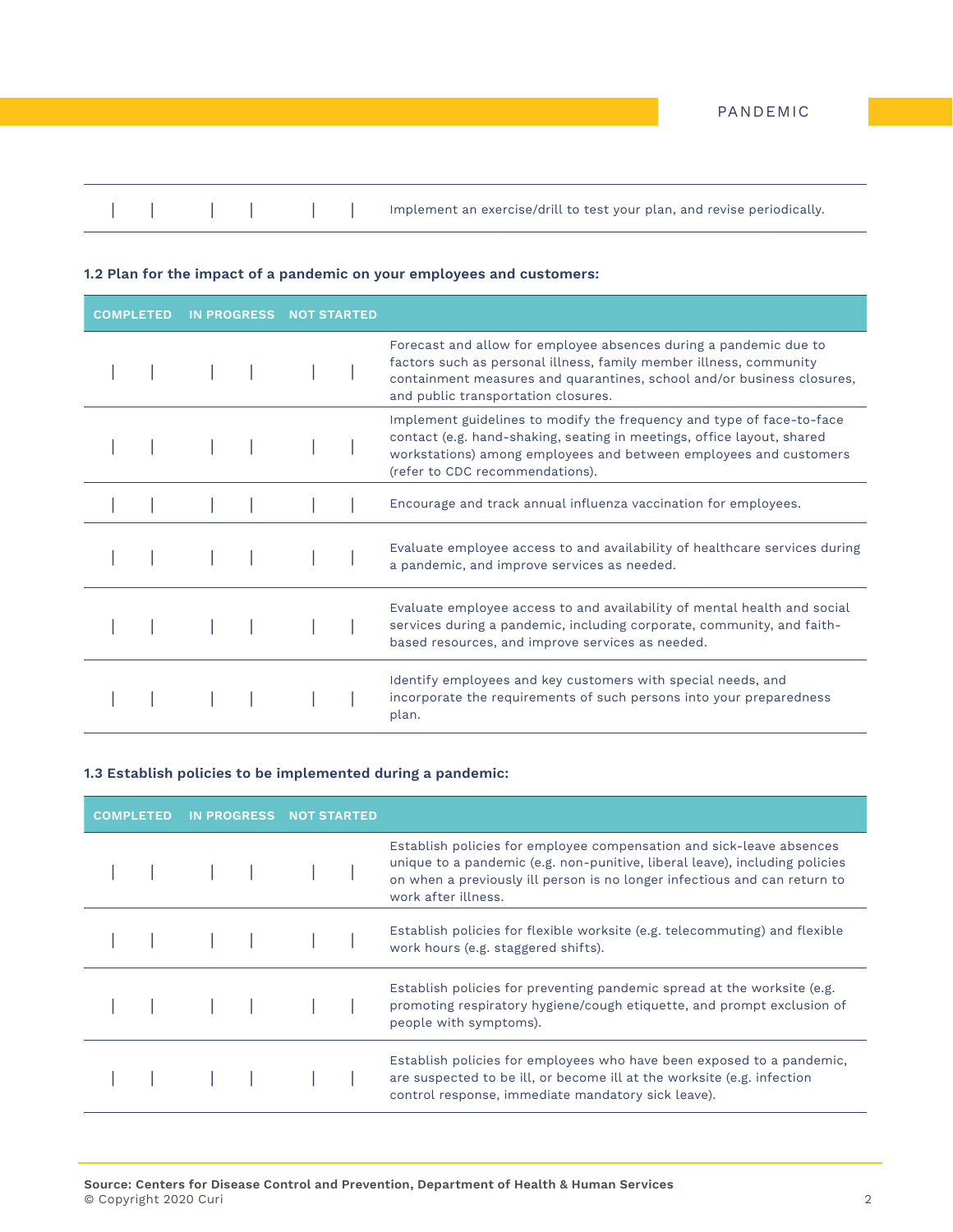|  |  |  | Establish policies for restricting travel to affected geographic areas<br>(consider both domestic and international sites), evacuating employees<br>working in or near an affected area when an outbreak begins, and<br>guidance for employees returning from affected areas (refer to CDC travel<br>recommendations). |
|--|--|--|------------------------------------------------------------------------------------------------------------------------------------------------------------------------------------------------------------------------------------------------------------------------------------------------------------------------|
|  |  |  | Set up authorities, triggers, and procedures for activating and terminating<br>the company's response plan, altering business operations (e.g. shutting<br>down operations in affected areas), and transferring business knowledge<br>to key employees.                                                                |

## **1.4 Allocate resources to protect your employees and customers during a pandemic:**

| <b>COMPLETED</b> |  | IN PROGRESS NOT STARTED |                                                                                                                                                                         |  |
|------------------|--|-------------------------|-------------------------------------------------------------------------------------------------------------------------------------------------------------------------|--|
|                  |  |                         | Provide sufficient and accessible infection control supplies (e.g. hand-<br>hygiene products, tissues and receptacles for their disposal) in all<br>business locations. |  |
|                  |  |                         | Enhance communications and information technology infrastructures as<br>needed to support employee telecommuting and remote customer<br>access.                         |  |
|                  |  | 1 1 1 1 1 1 1           | Ensure availability of medical consultation and advice for emergency<br>response.                                                                                       |  |

### **1.5 Communicate to and educate your employees:**

| <b>COMPLETED</b> | <b>IN PROGRESS</b> | <b>NOT STARTED</b> |                                                                                                                                                                                                                                                                                      |
|------------------|--------------------|--------------------|--------------------------------------------------------------------------------------------------------------------------------------------------------------------------------------------------------------------------------------------------------------------------------------|
|                  |                    |                    | Develop and disseminate programs and materials covering pandemic<br>fundamentals (e.g. signs and symptoms, modes of transmission), personal<br>and family protection and response strategies (e.g. hand hygiene,<br>coughing/sneezing etiquette, contingency plans).                 |
|                  |                    |                    | Anticipate employee fear and anxiety, rumors and misinformation and<br>plan communications accordingly.                                                                                                                                                                              |
|                  |                    |                    | Ensure that communications are culturally and linguistically appropriate.                                                                                                                                                                                                            |
|                  |                    |                    | Disseminate information to employees about your pandemic preparedness<br>and response plan.                                                                                                                                                                                          |
|                  |                    |                    | Provide information for the at-home care of ill employees and family<br>members.                                                                                                                                                                                                     |
|                  |                    |                    | Develop platforms (e.g. hotlines, dedicated websites) for communicating<br>pandemic status and actions to employees, vendors, suppliers, and<br>customers inside and outside the worksite in a consistent and timely way,<br>including redundancies in the emergency contact system. |